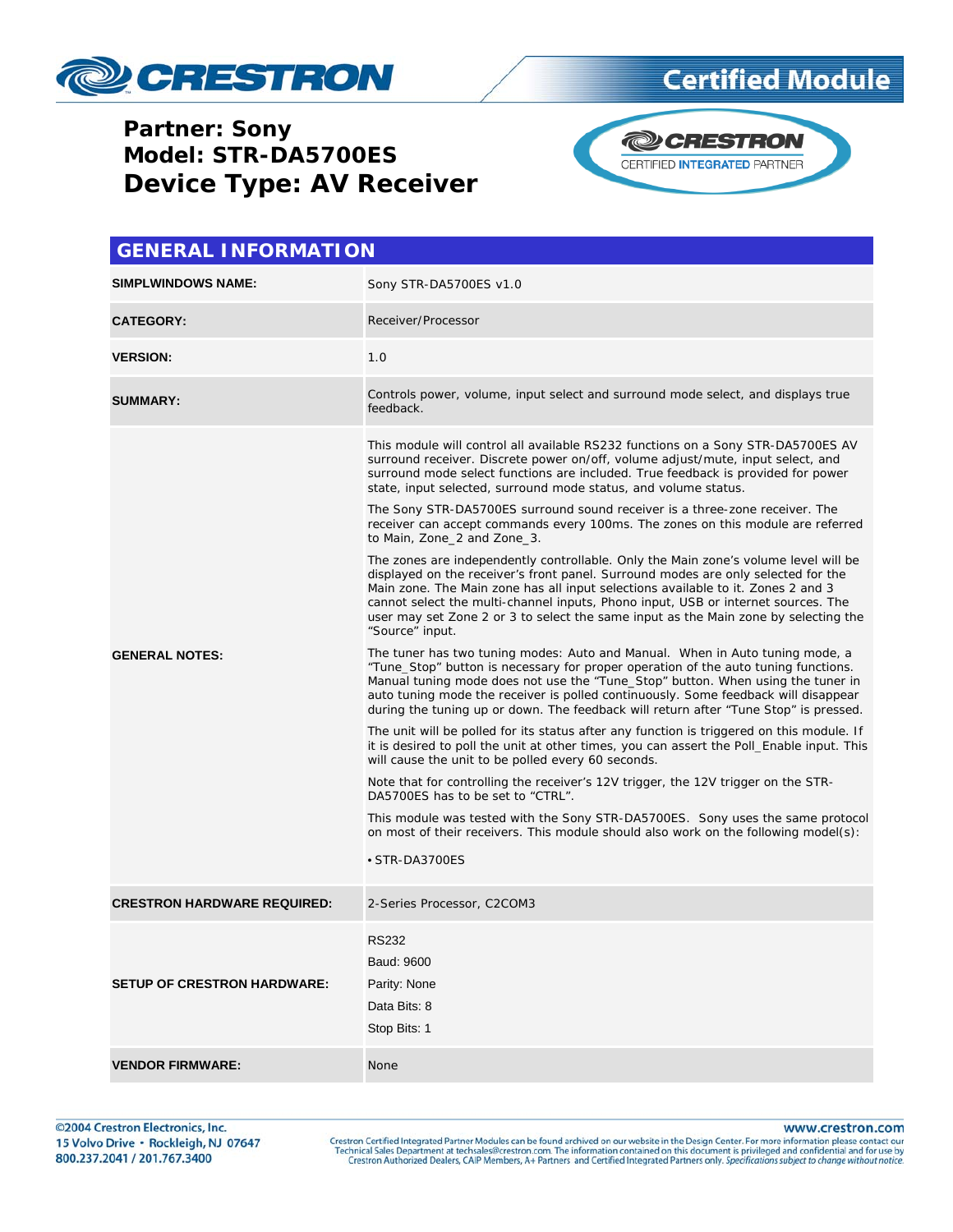

### **Partner: Sony** Model: STR-DA5700ES **Device Type: AV Receiver**



| <b>VENDOR SETUP:</b>  | Serial control must be enabled by going into the Sony On-Screen Menu, selecting<br>Settings->System Settings->RS2323C Control and set to "ON". |
|-----------------------|------------------------------------------------------------------------------------------------------------------------------------------------|
| <b>CABLE DIAGRAM:</b> | CNSP-124                                                                                                                                       |





| D | Pulse to turn main zone power on or off. |
|---|------------------------------------------|
| D | Pulse to turn zone 2 power on or off.    |
| D | Pulse to turn zone 3 power on or off.    |
| D | Press to adjust main zone volume.        |
| D | Pulse to turn main zone mute on or off.  |
| D | Press to adjust zone 2 volume.           |
| D | Pulse to turn zone 2 mute on or off.     |
| D | Pulse to select input for main zone.     |
| D | Pulse to select input for zone 2.        |
| D | Pulse to select input for zone 3.        |
| D | Pulse to select the AM or FM tuner.      |
| D | Pulse to enter a tuner frequency value.  |
|   |                                          |

www.crestron.com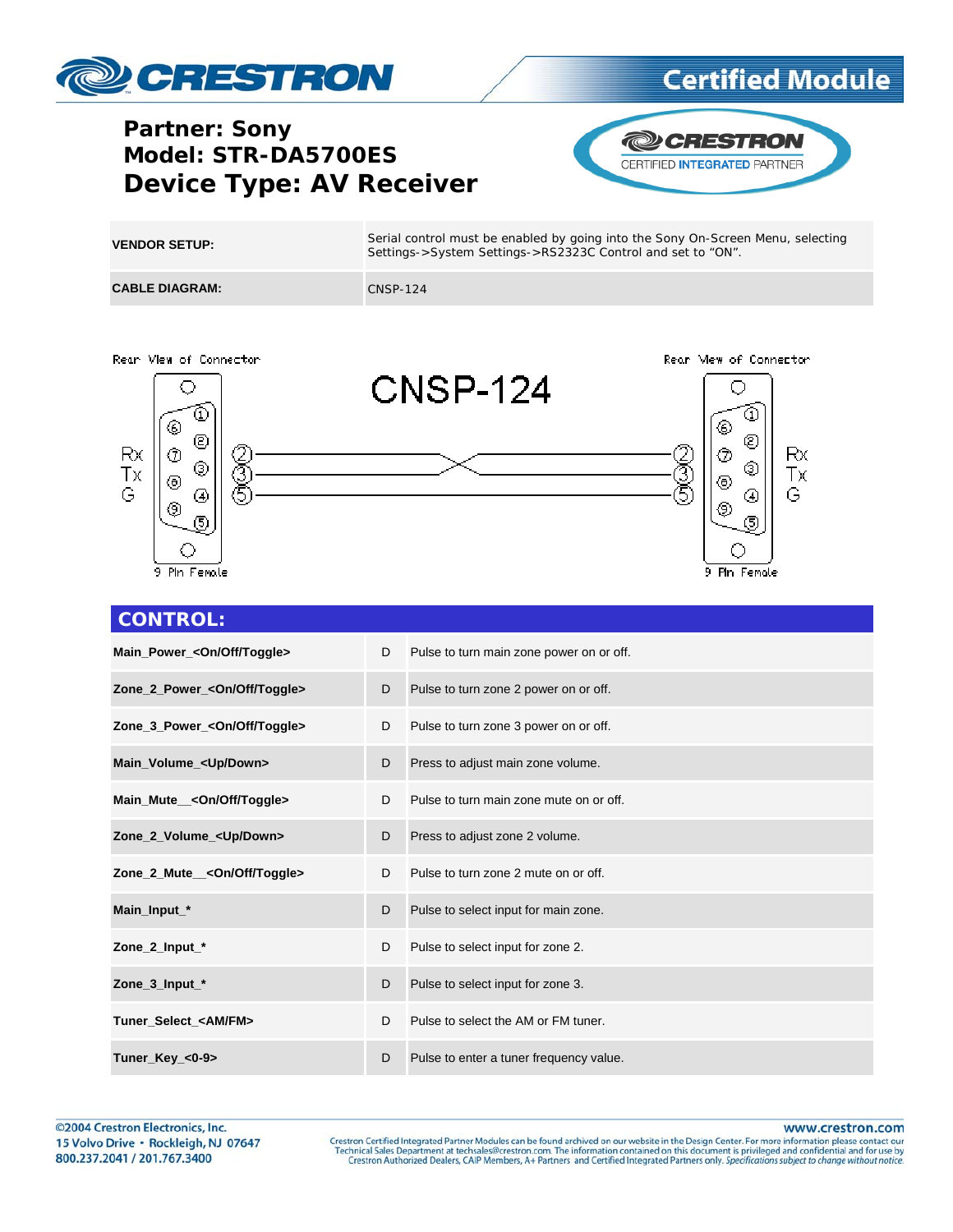## CRESTRON

#### **Partner: Sony** Model: STR-DA5700ES **Device Type: AV Receiver**



| Tuner_Key_Clear                                 | D | Pulse to clear tuner value entry field.             |
|-------------------------------------------------|---|-----------------------------------------------------|
| Tuner_Key_Enter                                 | D | Pulse to send tuner value entry to receiver.        |
| Manual_Tuning_ <up down=""></up>                | D | Pulse to tune up or down manually.                  |
| Auto_Tuning_ <up down="" stop=""></up>          | D | Pulse to initiate or stop auto tuning up or down.   |
| Preset_ <up down=""></up>                       | D | Pulse to select the next/previous tuner preset.     |
| Tuner_Preset_<1-30>                             | D | Pulse to select tuner preset.                       |
| Sirius_Key_<0-9>                                | D | Pulse to enter a Sirius channel value.              |
| Sirius_Key_Clear                                | D | Pulse to clear Sirius value entry field.            |
| Sirius_Key_Enter                                | D | Pulse to send Sirius value entry to receiver.       |
| Sirius_Scan_ <up down="" stop=""></up>          | D | Pulse to scan through Sirius channels.              |
| Sirius_Preset_ <up down=""></up>                | D | Pulse to select the next/previous Sirius preset.    |
| Sirius_Category_ <up down=""></up>              | D | Pulse to select next/previous Sirius category.      |
| Sirius_Category_Mode                            | D | Pulse to select Sirius category mode.               |
| Sirius_Preset_<1-30>                            | D | Pulse to select tuner preset.                       |
| Surround_Mode_*                                 | D | Pulse to select surround mode.                      |
| HD_DCS_*                                        | D | Pulse to select HD-D.C.S. mode.                     |
| PLIIz_Height_ <low high="" mid=""></low>        | D | Pulse to set PLIIz height mode.                     |
| True_Concert_ <low high="" mid=""></low>        | D | Pulse to set true concert mode.                     |
| Sound_Optimizer_<0n/Off/Toggle>                 | D | Pulse to turn sound optimizer on or off.            |
| Main_12V_Trigger__ <on off="" toggle=""></on>   | S | Pulse to turn main 12V trigger on or off.           |
| Zone_2_12V_Trigger__ <on off="" toggle=""></on> | D | Pulse to turn zone 2 12V trigger on or off.         |
| Zone_3_12V_Trigger__ <on off="" toggle=""></on> | D | Pulse to turn zone 3 12V trigger on or off.         |
| Enter                                           | D | Pulse to select enter.                              |
| <b>Memory</b>                                   | D | Pulse to store an AM/FM/Sirius station to a preset. |

©2004 Crestron Electronics, Inc. 15 Volvo Drive · Rockleigh, NJ 07647 800.237.2041 / 201.767.3400

www.crestron.com Crestron Certified Integrated Partner Modules can be found archived on our website in the Design Center. For more information please contact our Technical Sales Department at techsales@crestron.com. The information contain

### **Certified Module**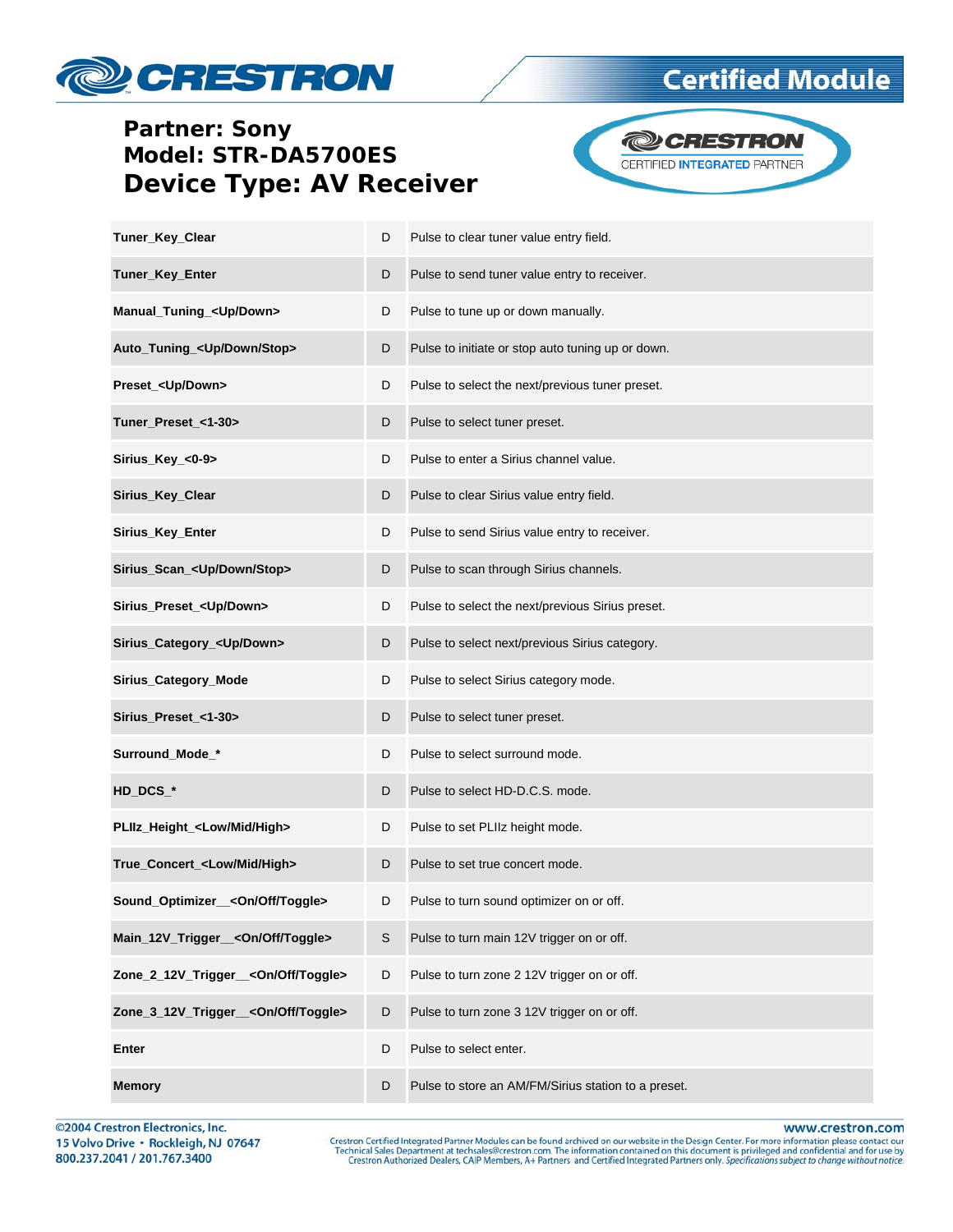# **PESTRON**

#### **Partner: Sony** Model: STR-DA5700ES **Device Type: AV Receiver**



**Certified Module** 

| GUI_ <on off="" toggle=""></on> | D | Pulse to turn GUI on or off.                                  |
|---------------------------------|---|---------------------------------------------------------------|
| Menu                            | D | Pulse to select menu function.                                |
| <b>Display</b>                  | D | Pulse to select display function.                             |
| Cursor_Up                       | D | Pulse to move on screen selection up.                         |
| Cursor_Down                     | D | Pulse to move on screen selection down.                       |
| <b>Cursor_Left</b>              | D | Pulse to move on screen selection left.                       |
| Cursor_Right                    | D | Pulse to move on screen selection right.                      |
| <b>Cursor_Enter</b>             | D | Pulse to select highlighted on screen selection.              |
| Return                          | D | Pulse to go back one menu item.                               |
| Option                          | D | Pulse to select option function.                              |
| Quick_Click                     | D | Pulse to select quick click function.                         |
| Play                            | D | Pulse to select play.                                         |
| Stop                            | D | Pulse to select stop.                                         |
| <b>Pause</b>                    | S | Pulse to select pause.                                        |
| <b>Previous</b>                 | D | Pulse to select previous file/song to display/play.           |
| <b>Next</b>                     | D | Pulse to select next file/song to display/play.               |
| Rewind                          | D | Pulse to scan back through a currently playing song.          |
| Fast_Forward                    | D | Pulse to scan forward through a currently playing song.       |
| HDMI_Out_ <a b=""></a>          | D | Pulse to enable HDMI output a or b.                           |
| HDMI_Out_A+B                    | D | Pulse to enable HDMI outputs a and b.                         |
| HDMI_Out_Off                    | D | Pulse to disable HDMI outputs a and b.                        |
| Easy_Automation_Scene_<1-4>     | D | Pulse to select easy automation scene.                        |
| Poll_Enable                     | D | Latch high to enable polling every 30s.                       |
| From_Device                     | S | Serial information returned from device via a 2-way com port. |

©2004 Crestron Electronics, Inc. 15 Volvo Drive · Rockleigh, NJ 07647 800.237.2041 / 201.767.3400

www.crestron.com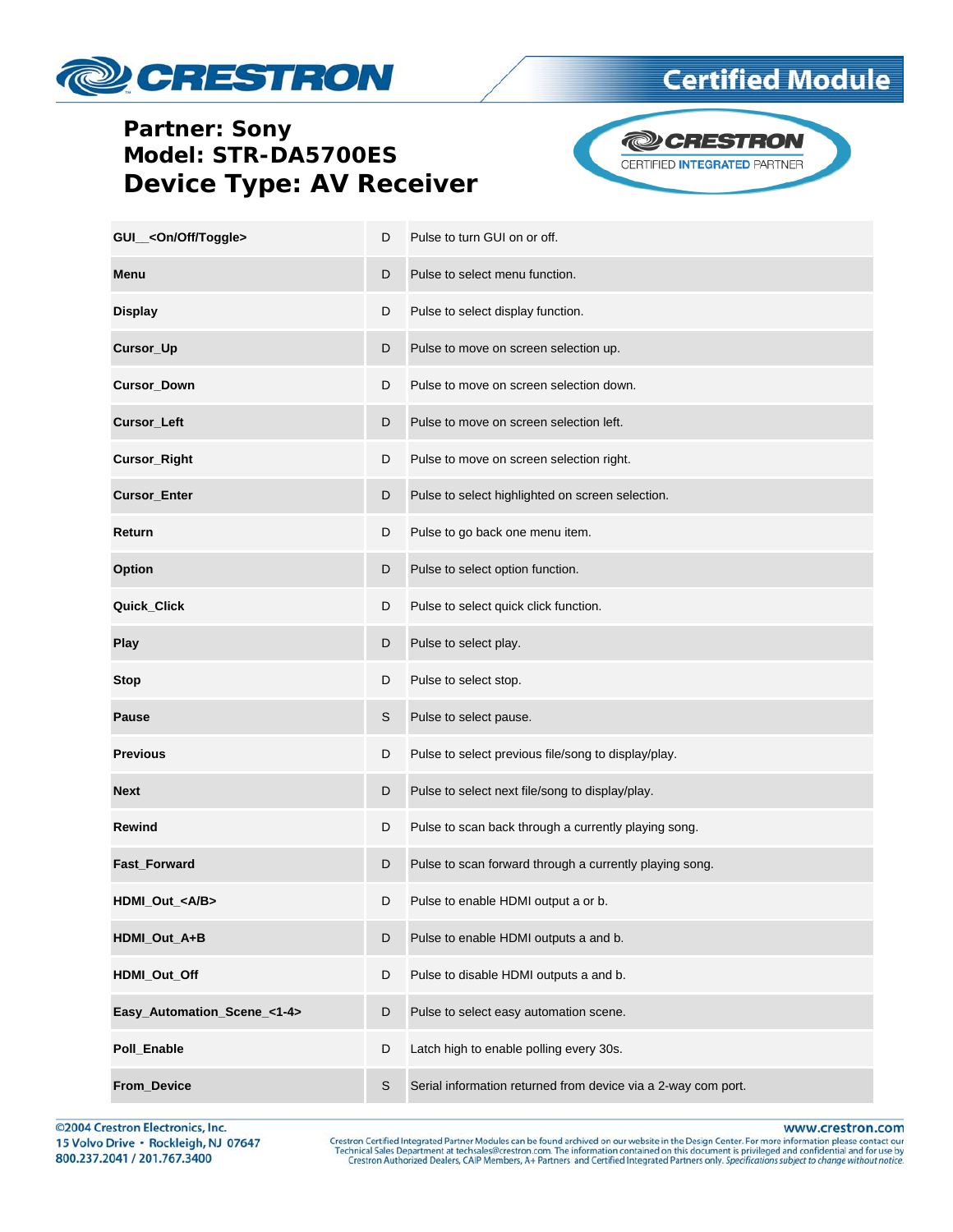

#### **Partner: Sony** Model: STR-DA5700ES **Device Type: AV Receiver**



| <b>FEEDBACK:</b>                     |   |                                                                                                                  |
|--------------------------------------|---|------------------------------------------------------------------------------------------------------------------|
| Main_Power_Is_ <on off=""></on>      | D | Indicates the main zone power status.                                                                            |
| Zone_2_Power_Is_ <on off=""></on>    | D | Indicates the zone 2 power is status.                                                                            |
| Zone_3_Power_Is_ <on off=""></on>    | D | Indicates the zone 3 power is status.                                                                            |
| Main_Volume_Gauge                    | Α | Indicates the main zone volume level. For a gauge object on<br>touchpanel.                                       |
| Main_Mute_Is_ <on off=""></on>       | D | Indicates the main zone mute status.                                                                             |
| Zone_2_Volume_Gauge                  | A | Indicates the zone 2 volume level. For a gauge object on touchpanel.                                             |
| Zone 2 Mute Is <0n/Off>              | D | Indicates the zone 2 mute status.                                                                                |
| Main_Input_Is_*                      | D | Indicates the currently selected main zone input.                                                                |
| Zone_2_Input_Is_*                    | D | Indicates the currently selected zone 2 input.                                                                   |
| Zone_3_Input_Is_*                    | D | Indicates the currently selected zone 3 input.                                                                   |
| Tuner_ <am fm="">_Is_Selected</am>   | D | Indicates that the AM or FM tuner is selected for control.                                                       |
| Tuner_Entry_Text                     | S | Displays a tuner station request that will be sent to the receiver upon<br>pulsing the "Tuner_Key_Enter" signal. |
| Tuner_Preset_Text                    | S | Displays the currently selected tuner preset.                                                                    |
| Tuner_Frequency_Text                 | S | Displays the current tuner frequency.                                                                            |
| Tuner_Preset_Is_*                    | D | Indicates the currently selected tuner preset.                                                                   |
| Tuner_Is_Not_Tuning                  | D | Indicates that the tuner is not scanning through stations.                                                       |
| Tuner_Is_Tuning_ <down up=""></down> | D | Indicates that the tuner is tuning up or down.                                                                   |
| Tuner_Mono_Is_ <off on=""></off>     |   | Indicates the tuner is mono mode status.                                                                         |
| Tuner_Is_Not_Tuned                   | D | Indicates that the tuner is not tuned.                                                                           |
| <b>Tuner Is Tuned</b>                | D | Indicates that the tuner is tuned to a frequency.                                                                |
| Tuner Is Not On RDS Station          | D | Indicates that the tuner is not on an RDS station.                                                               |
| Tuner_Is_On_RDS_Station              | D | Indicates that the tuner is on an RDS station.                                                                   |

©2004 Crestron Electronics, Inc. 15 Volvo Drive · Rockleigh, NJ 07647 800.237.2041 / 201.767.3400

www.crestron.com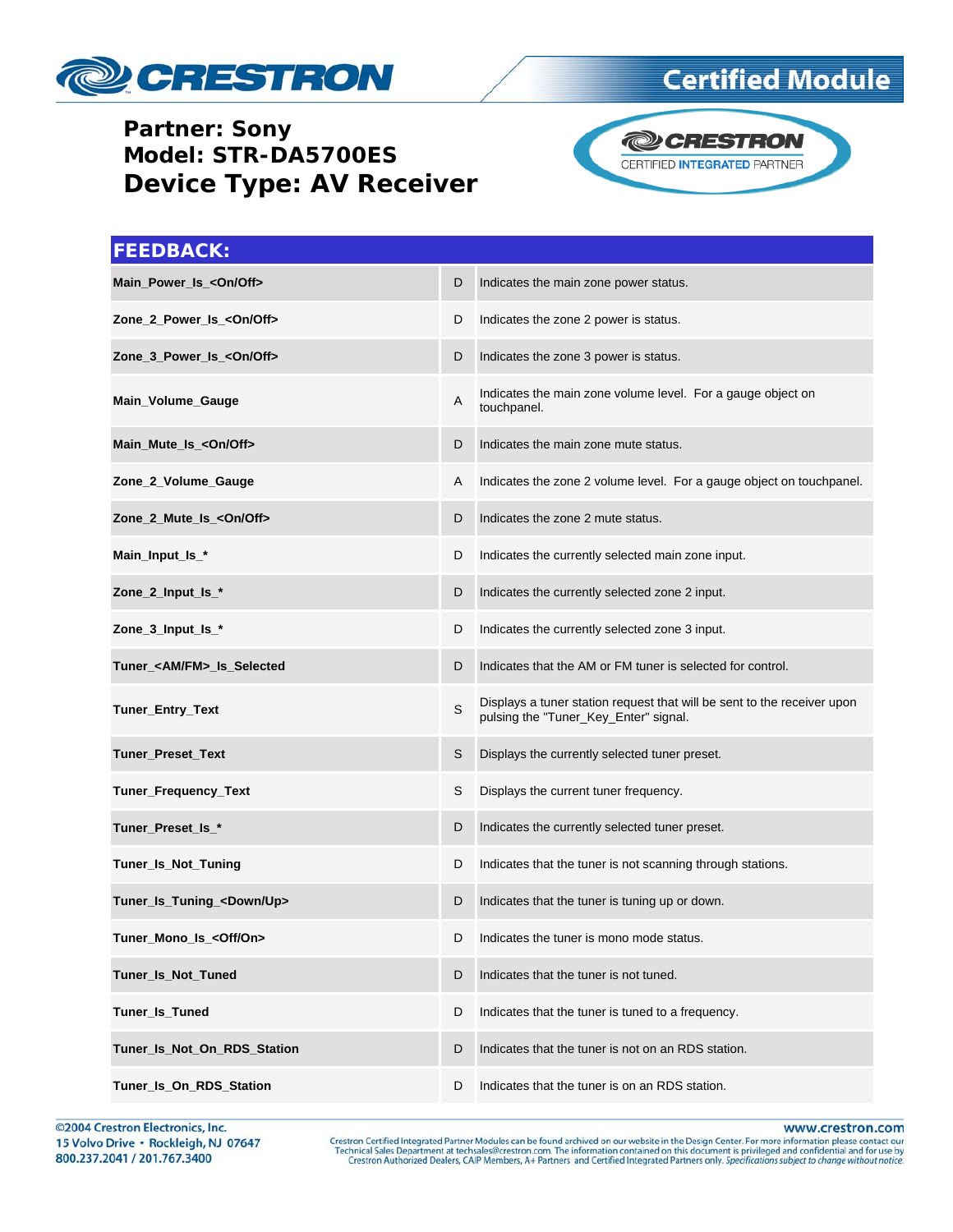

#### **Partner: Sony** Model: STR-DA5700ES **Device Type: AV Receiver**



| <b>Sirius Channel Text</b>                      | S | Displays the current Sirius channel selected.                                                                      |
|-------------------------------------------------|---|--------------------------------------------------------------------------------------------------------------------|
| Sirius_Entry_Text                               | S | Displays a Sirius station request that will be sent to the receiver upon<br>pulsing the "Sirius_Key_Enter" signal. |
| Sirius_Preset_Text                              | S | Displays the currently selected Sirius preset.                                                                     |
| Sirius_Channel_Name_Text                        | S | Displays the current Sirus channel name.                                                                           |
| Sirius_Category_Text                            | S | Displays the current Sirius category selected.                                                                     |
| Sirius_Artist_Name_Text                         | S | Displays the current Sirius artist name.                                                                           |
| Sirius_Song_Title_Text                          | S | Displays the current Sirius song title.                                                                            |
| Sirius_Composer_Text                            | S | Displays the current Sirius composer.                                                                              |
| Sirius_Preset_Is_*                              | D | Indicates the currently selected Sirius preset.                                                                    |
| Sirius_Channel_Is_ <normal loading=""></normal> | D | Indicates that the Sirius channel is normal or loading.                                                            |
| Sirius_Tuner_Is_Not_Connected                   | D | Indicates that the Sirius tuner is not connected.                                                                  |
| Sirius_Tuner_Is_Connected                       | D | Indicates that the Sirius tuner is connected.                                                                      |
| Sirius_Antenna_Is_Not_Connected                 | D | Indicates that the Sirius antenna is not connected.                                                                |
| Sirius_Antenna_Is_Connected                     | D | Indicates that the Sirius antenna is connected.                                                                    |
| Sirius_Signal_Is_Not_Present                    | D | Indicates that the Sirius signal is not present.                                                                   |
| Sirius_Signal_Is_Present                        | D | Indicates that the Sirius signal is present.                                                                       |
| Sirius_Is_Subscribed                            | D | Indicates that the Sirius subscription is valid.                                                                   |
| Sirius_Is_Unsubscribed                          | D | Indicates that the Sirius subscription is invalid.                                                                 |
| Sirius_Is_ <on off="">_Air</on>                 | D | Indicates that the Sirius is on or off air.                                                                        |
| Sirius_Category_Mode_Is_ <all one=""></all>     | D | Indicates that the Sirius category mode is set to all or one.                                                      |
| Sirius_Channel_Lock_ls_ <off on=""></off>       | D | Indicates that the Sirius channel lock is off or on.                                                               |
| Sirius_Update_Status_Is_Normal                  | D | Indicates that the Sirius update status is normal.                                                                 |
| Sirius_Is_Updating_Channel_List                 | D | Indicates that the Sirius channel list is being updated.                                                           |

www.crestron.com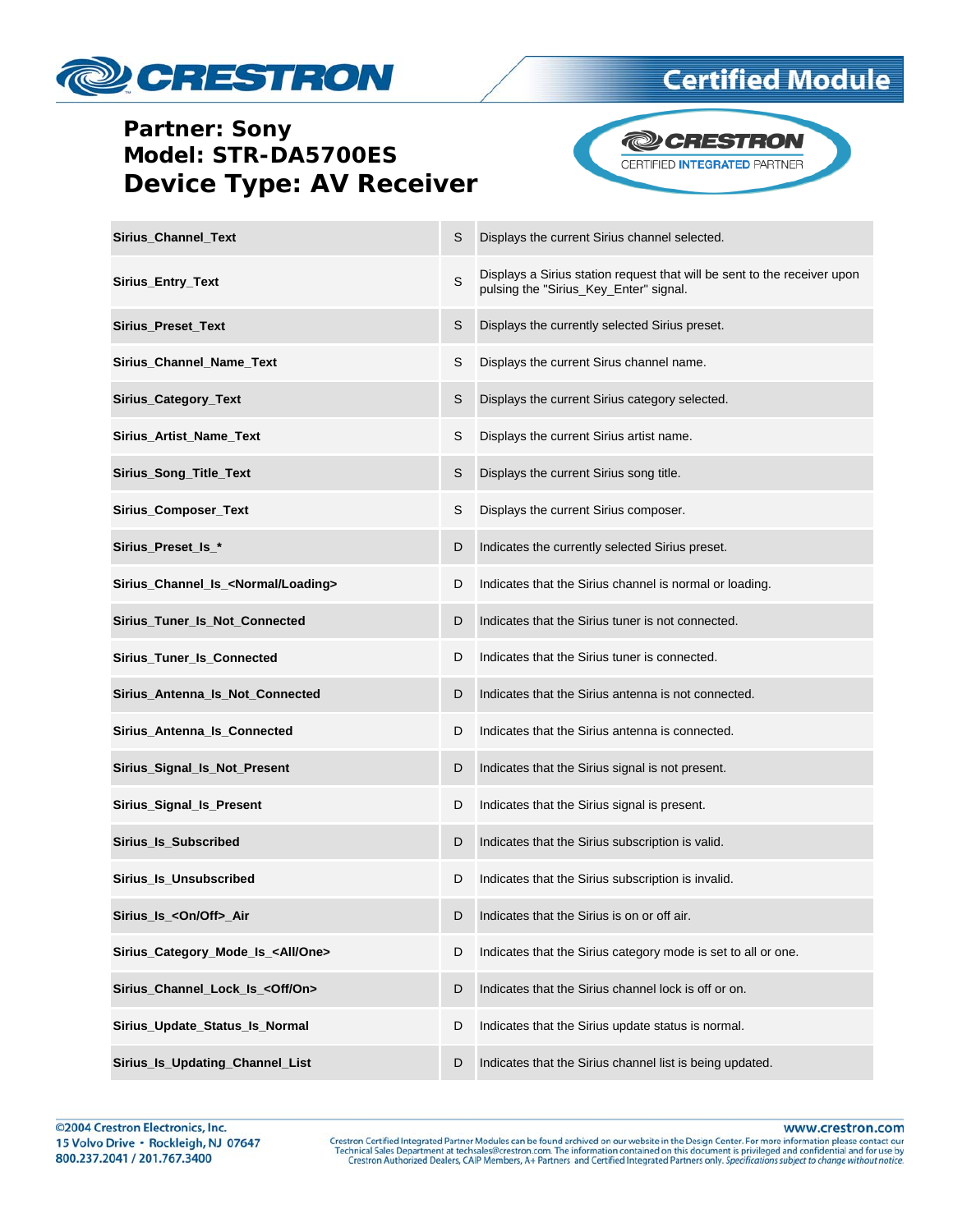

### **Partner: Sony** Model: STR-DA5700ES **Device Type: AV Receiver**



| Sirius_Is_Updating_Subscription             | D | Indicates that the Sirius subscription is being updated.                                                                                                 |
|---------------------------------------------|---|----------------------------------------------------------------------------------------------------------------------------------------------------------|
| Sirius_Is_Updating_Firmware                 | D | Indicates that the Sirius firmware is being updated.                                                                                                     |
| Sirius_SST_Power_Is_ <off on=""></off>      | D | Indicates that the Sirius SST power is on or off.                                                                                                        |
| Surround_Mode_Is_*                          | D | Indicates the current surround mode.                                                                                                                     |
| $HD\_DCS_ls_*$                              | D | Indicates the HD-D.C.S. mode.                                                                                                                            |
| PLIIz Height Is <low high="" mid=""></low>  | D | Indicates the PLIIz height mode.                                                                                                                         |
| True_Concert_Is_ <low high="" mid=""></low> | D | Indicates the true concert mode.                                                                                                                         |
| Surround_Lock_Is_ <off on=""></off>         | D | Indicates that the surround lock is on or off.                                                                                                           |
| Sound_Optimizer_Is_ <on off=""></on>        | D | Indicates that the sound optimizer is on or off.                                                                                                         |
| Sound_Optimizer_Input_Is_Not_OK             | D | Indicates that the current input is not compatible with the sound<br>optimizer function. Sound optimizer control will be disabled.                       |
| Sound_Optimizer_Input_Is_OK                 | D | Indicates that the current input is compatible with the sound optimizer<br>function.                                                                     |
| Sound Optimizer SF Is Not OK                | D | Indicates that the current surround mode is not compatible with the<br>sound optimizer function. Sound optimizer control will be disabled.               |
| Sound_Optimizer_SF_Is_OK                    | D | Indicates that the current surround mode is compatible with the sound<br>optimizer function.                                                             |
| Sound_Optimizer_H_Phone_Is_Not_OK           | D | Indicates that the headphone is plugged in and this is not compatible<br>with the sound optimizer function. Sound optimizer control will be<br>disabled. |
| Sound_Optimizer_H_Phone_Is_OK               | D | Indicates that the headphone is not plugged in and the sound optimizer<br>function is available.                                                         |
| Main_12V_Trigger_Is_ <on off=""></on>       | D | Indicates the main 12V trigger status.                                                                                                                   |
| Zone_2_12V_Trigger_Is_ <on off=""></on>     |   | D Indicates the zone 2 12V trigger status.                                                                                                               |
| Zone_3_12V_Trigger_Is_ <on off=""></on>     | D | Indicates the zone 3 12V trigger status.                                                                                                                 |
| Main_Headphone_Is_ <on off=""></on>         | D | Indicates that the headphone is plugged in.                                                                                                              |
| Easy_Automation_Scene_<1/2/3/4>_Is_Active   | D | Indicates the last easy automation scene that was selected.                                                                                              |
| To_Device                                   | S | Serial information sent to device via a 2-way com port.                                                                                                  |

www.crestron.com